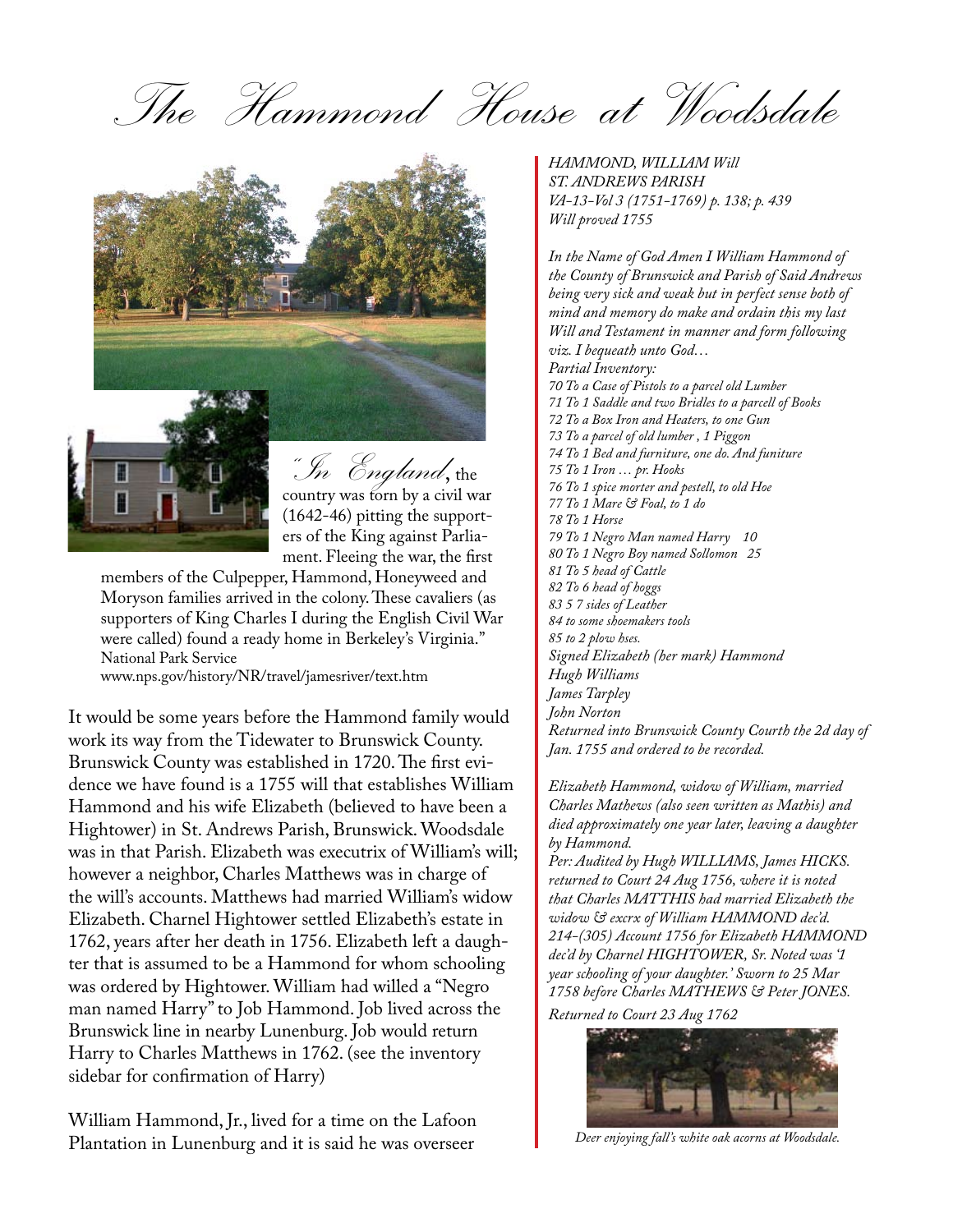The Hammond House at Woodsdale  $\blacktriangleright$  Continued 2



there. Lafoon deeded considerable land on Great Creek to William in 1778. This may well be when the second expansion of Woodsdale took place. The 20th century holdings of the Hammonds of Woodsdale

extended back to Great Creek — over 400 acres.

Woodsdale is just a short distance from



the 1750s plantation of the Sturdivants. It may also be that William became overseer for that property — over 2,000 acres when patented —once he moved "into the neighborhood." Today, one

can still see the roof of the restored plantation house from the windows of Woodsdale. There is sound evidence that a blacksmith shop, smokehouse, and other service buildings existed at Woodsdale. The smokehouse is still standing. Hand-forged horse racing shoes have been found on the property.

It appears from family lore and some records that the Woodsdale property has been continuously owned or occupied by Hammonds and, for a short period, by marriage a Hawthorne, again neighbors. Today, the family beginning with Benjamin Rawleigh Hammond (circa 1850, bricklayer), is at rest on the property in a small, perpetually maintained site (by the Hammond family).

The Neighborhood

In various deeds, the road on which Woodsdale faces is named as Callahan's or Callahum's Road. In the map shown, courtesy of the Virginia Historical Society and the Town of Lawrenceville, Callahan's Road is clearly marked. This map connects the dots on the various families that occur in the Hammond story — Matthews, Lafoon, Hawthorne,



The Wonders of Woodsdale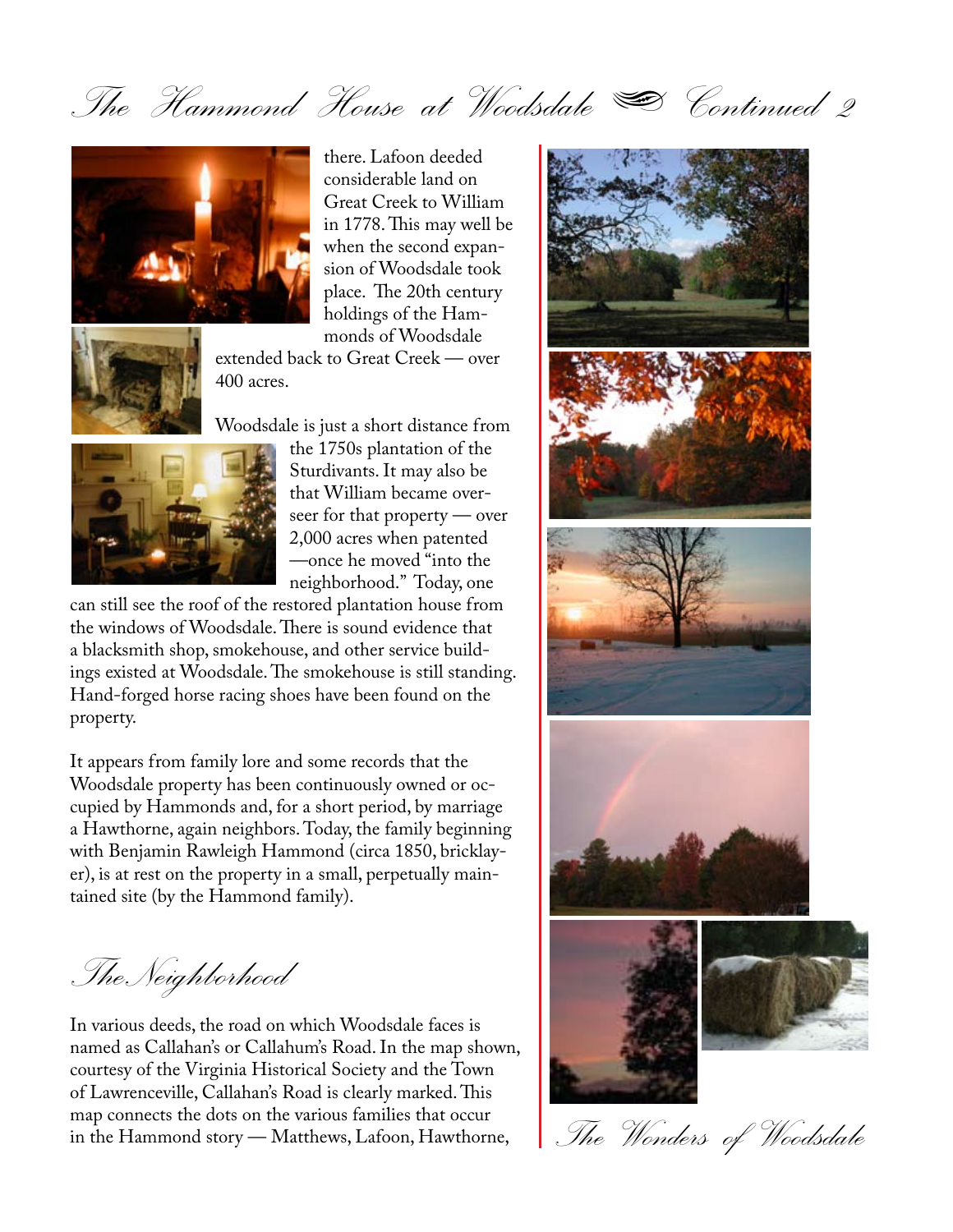The Hammond House at Woodsdale  $\clubsuit$  Continued 3

Moore (Benjamin Hammond reported Moore's death in the Civil War), the post office at Edmund's store, and Great Creek. When this map was published the great Sturdivant Plantation had changed owners. It is not known why the



plantation is not shown. Note: The 1750s Plantation has been restored and its grounds updated. It is the home of the Richardson's from Richmond, Virginia. The Hammond House can be found easily on the map as B. Hammond, next door to and across the road from Matthews' properties.

The Restoration

The Heywoods bought Woodsdale in June of 2002 through



Profuse displays of Iris and Daffodils make annual appearances. They're joined by delicate frangrances of various herbs left from olden days and more recent owners. The land is rich and takes easily to the production of vegetables and fruits. A small cherry orchard is on the property and produces prolifically every spring. The hay fields and pasture if left to grow produce two cuttings a year of what is said to be "good hay."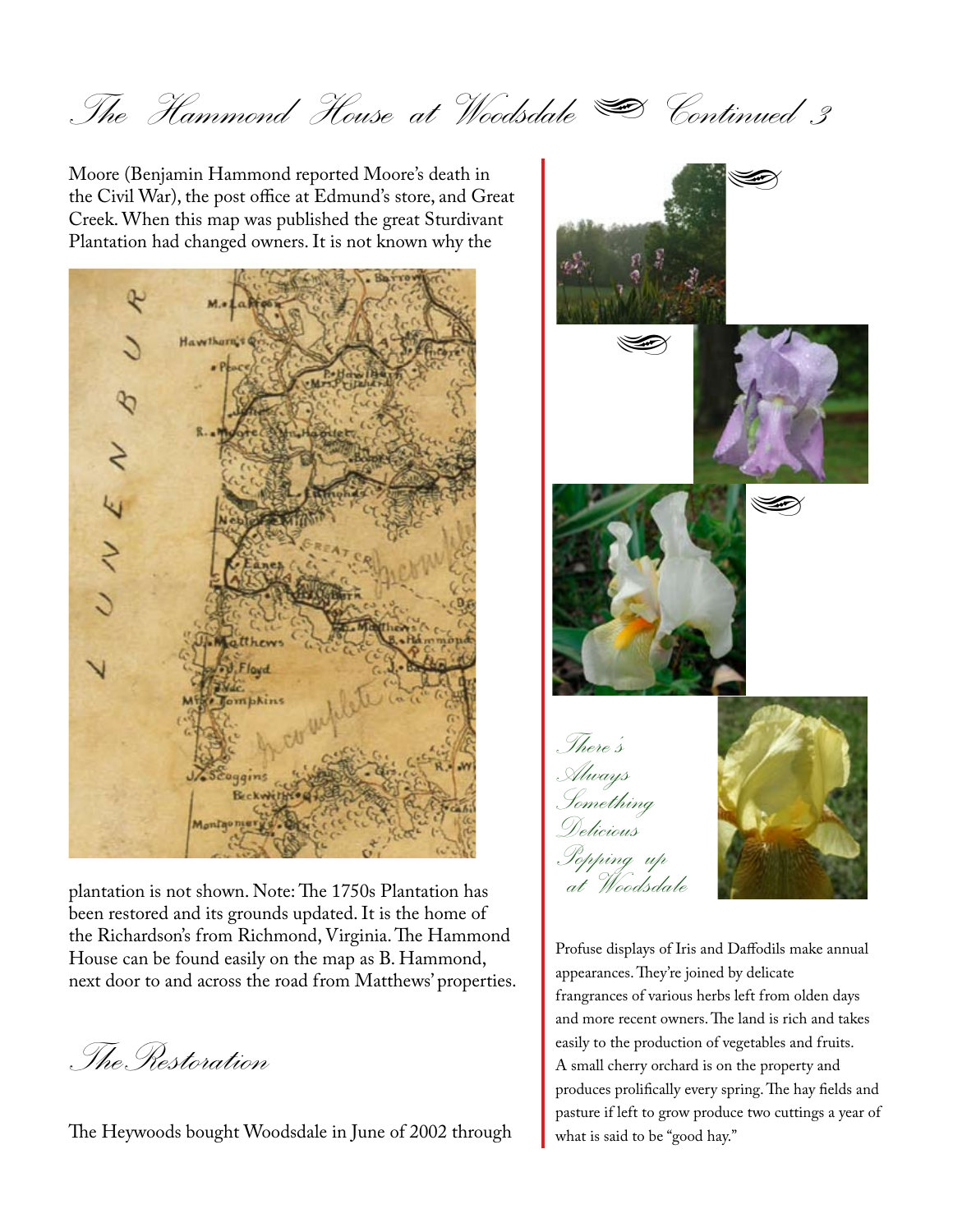The Hammond House at Woodsdale  $\clubsuit$  Continued 4

the efforts of the descendents of the Hammond family. The property had been purchased with the entirety of the 300 acres that remained approximately ten years earlier in an Hammond estate sale. Maintenance over that period had been marginal at best. Land under the house had been set aside at roughly ten acres to remain with the house. It was summer when the Heywoods moved in and there was only 35 amps of power. No central heating system. No cooling system but fans. No stove. No refrigerator. Electric wires were strung across rooms to facilitate lighting. A combination of wood stoves and oil stoves were connected to pounds of concrete that filled the five fireplaces, hiding completely the interior of every fireplace. It was in fact camping under a roof in what people said was a Victorian house. The trained eye knew better.

The restoration has taken over seven years. We are going to let the photos tell the story of the findings of what became an archaeological dig in the grounds and through layers of obstructing materials on the exterior and interior walls, in the foundation and on the roofs. We have done our best to return a house that holds a place in history to very close to its original form. Some Victorian decorative touches in woodwork have been retained to keep the evolution of the building somewhat intact.

With the experts who have assisted we believe it is safe to say that the property was built in stages beginning pre-1800 with a two-level room-on-room cabin. Perhaps what we call the center room was even earlier. About 1800 the two-room house was expanded to a four-room house with central hall and stairway. What is not known is when the "center room" was connected to the expanded house; we think during the Victorian additions. The remains of the early outdoor stone 12' x 12' kitchen remain in the backyard. In approximately 1860 style overcame good sense and the house was expanded again with a Victorian porch across the front and a peak put in the roof. This peak has now been removed, a process necessary to protect the property from drainage it created. The process proved without doubt that the peak and porch were added — and not added well. We have required that materials that match the period be used for replaced sills,



Pegged sill section removed during east/front sill replacement. Note difference in style from rear pegged sill (above).



Pictograph found under house in sill replacement process.